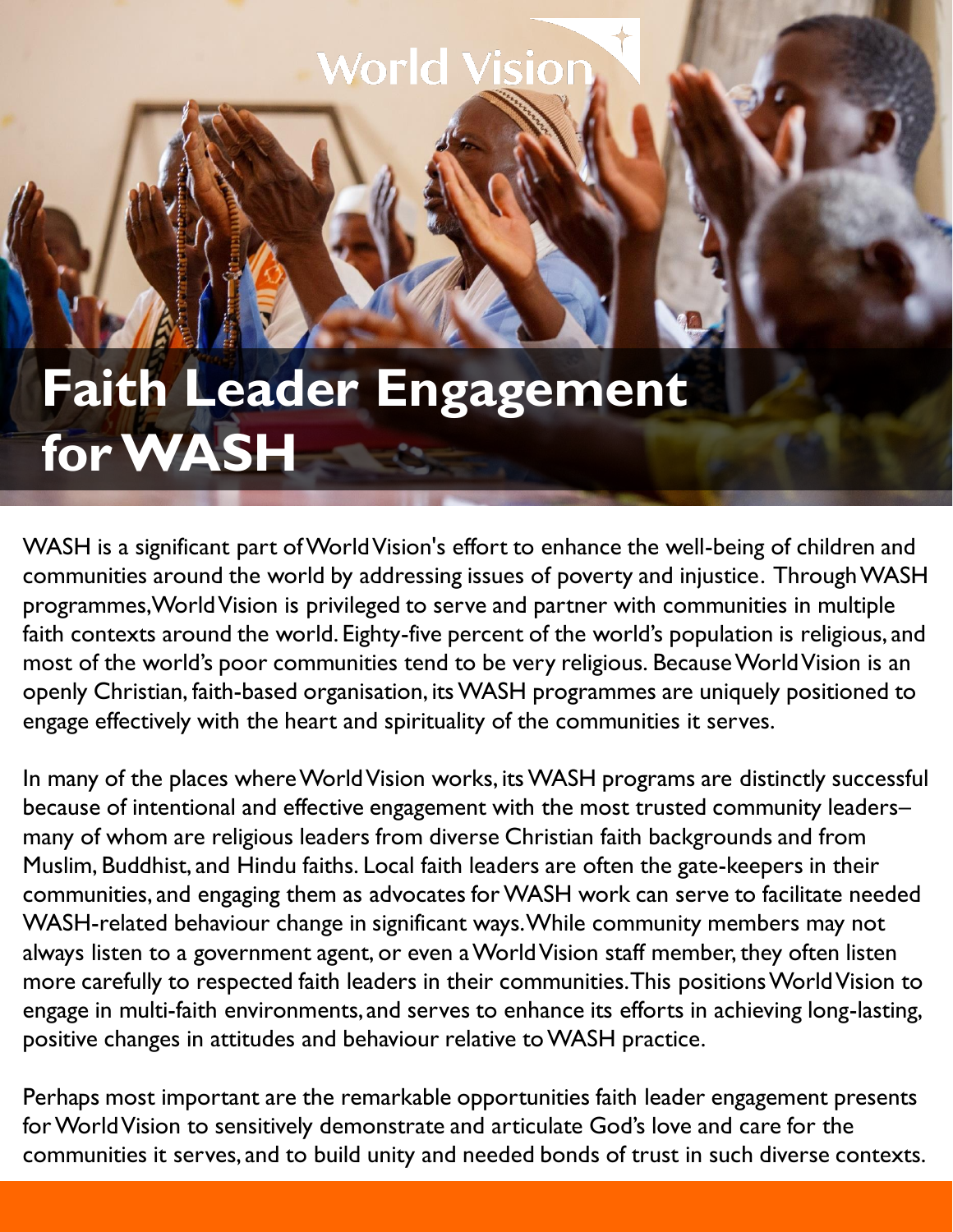## **Utilising Faith Leader Engagement**



Faith leaders' participation in WASH training is a major initial step in laying the foundation for needed behaviour change relative to WASH practice. Once trained in WASH, the leaders' engagement in their communities is a public affirmation for WASH efforts and provides unique and important opportunities for World Vision's identity and values to be articulated and publicly affirmed within the served communities.

World Vision aims to initiate WASH work in new communities by mobilising local faith leaders as advocates for WASH initiatives in their communities. World Vision first brings together local faith leaders for a few days to learn about the technical aspects of water and sanitation, and the science of good hygiene. The leaders are then invited to share about aspects of WASH from their own faith perspectives, which provides for a unique time of exchange and learning from one another. It also provides the opportunity for these faith leaders to reflect on how they can work together to enhance the health of their communities. Finally, the faith leaders develop action plans that detail how they will work to promote good WASH in their communities. They complete these days of training equipped with both the information and inspiration to effectively address their respective congregations on matters of hygiene, as well as collaborate with World Vision WASH staff in a range of WASH promotion efforts.

This Faith Leader Engagement training has been met with significant enthusiasm by a diverse array of faith leaders. Our WASH teams and local faith leaders learn that when we are intentional about bringing our respective knowledge and perspectives to the same table, trust and common ground can be established among people of diverse faith backgrounds, especially when united around a shared desire to impact the lives of vulnerable children. This, in turn, provides unique and strategic platform from which to do our work. It also provides a unique opportunity for World Vision to demonstrate its Christian identity and values among faith leaders of different persuasions and cultures in ways that are appropriate in, and sensitive to, the diverse milieus where we serve.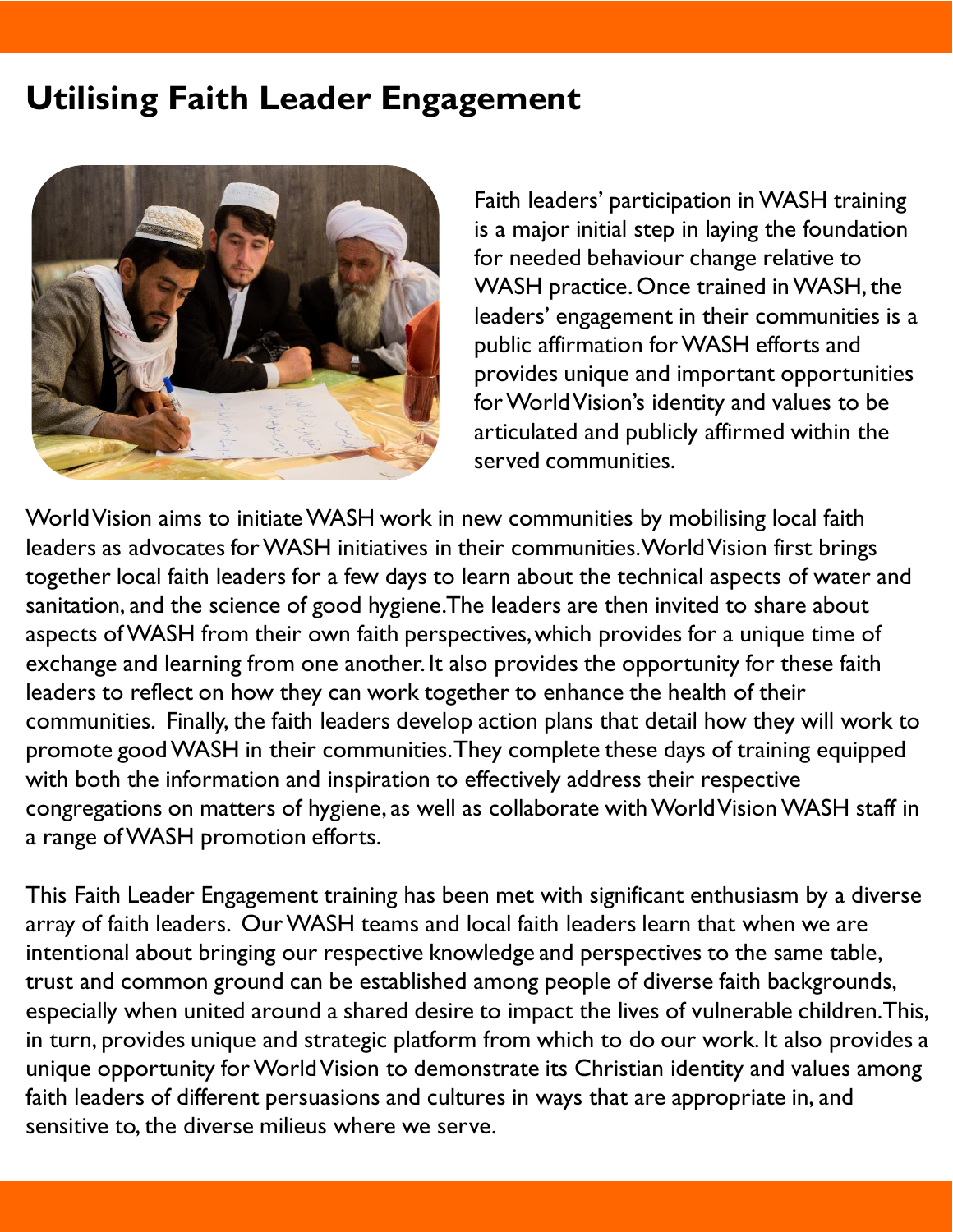## **Faith Leader Engagement in Action**

Below are quotations from two Christian leaders and a Muslim imam that collectively highlight both the importance of and World Vision's success with engaging faith leaders in order to promote long-lasting, positive changes in attitudes and behaviour relative to WASH practice.

*"I was very satisfied with the two days of training in WASH for local faith leaders. I was not expecting this because before coming, I thought that there was nothing I could learn that I haven't known before. When I*



*was chosen to represent my church, I was skeptical about coming. But, the training about water and health touched me deeply …and I have learned new facts and ideas that I can use in radio broadcasts. I have now been teaching about water and health on the national radio for an entire year. As an illustration, we emphasize that people must be selective about good sources of water for drinking for*  their families and communities. Thanks to this World Vision training people can live longer now in Niger." -A community pastor who participated in a World Vision-sponsored WASH training in Niger for local pastors and imams

*"For the well-being and best interests of our community we must work together. When the faith leader*  takes the lead and talks about hygiene and sanitation, the people, or at least the congregation, will *listen to him. We work with the holy scriptures, either the Quran or the Bible. The Christians work with the Bible and the Muslims work with the Quran. Then both groups reconvene to identify their commonalities and then we draft documents (plans) that will serve all mankind. It is important that faith leaders gather and brainstorm together, and it is important for the leaders of the different religions to collectively come together and work because dialogue is crucial to interfaith relations."* -Imam Dr. Toure Boubacar at a West Africa regional WASH workshop, discussing the importance of imams and pastors coming together to discuss WASH

*"During the WASH workshop we had separate Christian and Muslim breakout sessions; and when we came together to present our work…(we discovered) the same challenges, the same issues and the same recommendations. And this process…was enriching for all of us. It has been very rewarding and encouraging (as a Christian pastor) to work with these Muslim leaders. And I wish to encourage my peer pastors to get more strongly engaged (in such interfaith work) because the lives of our daughters and sons do matter. It is true we differ in our religious practices, but as the saying goes 'We don't have to be alike to love alike.'"*

-Rev. Sabo Batchiri, Secretary General of the Association of Evangelical Churches in Niger